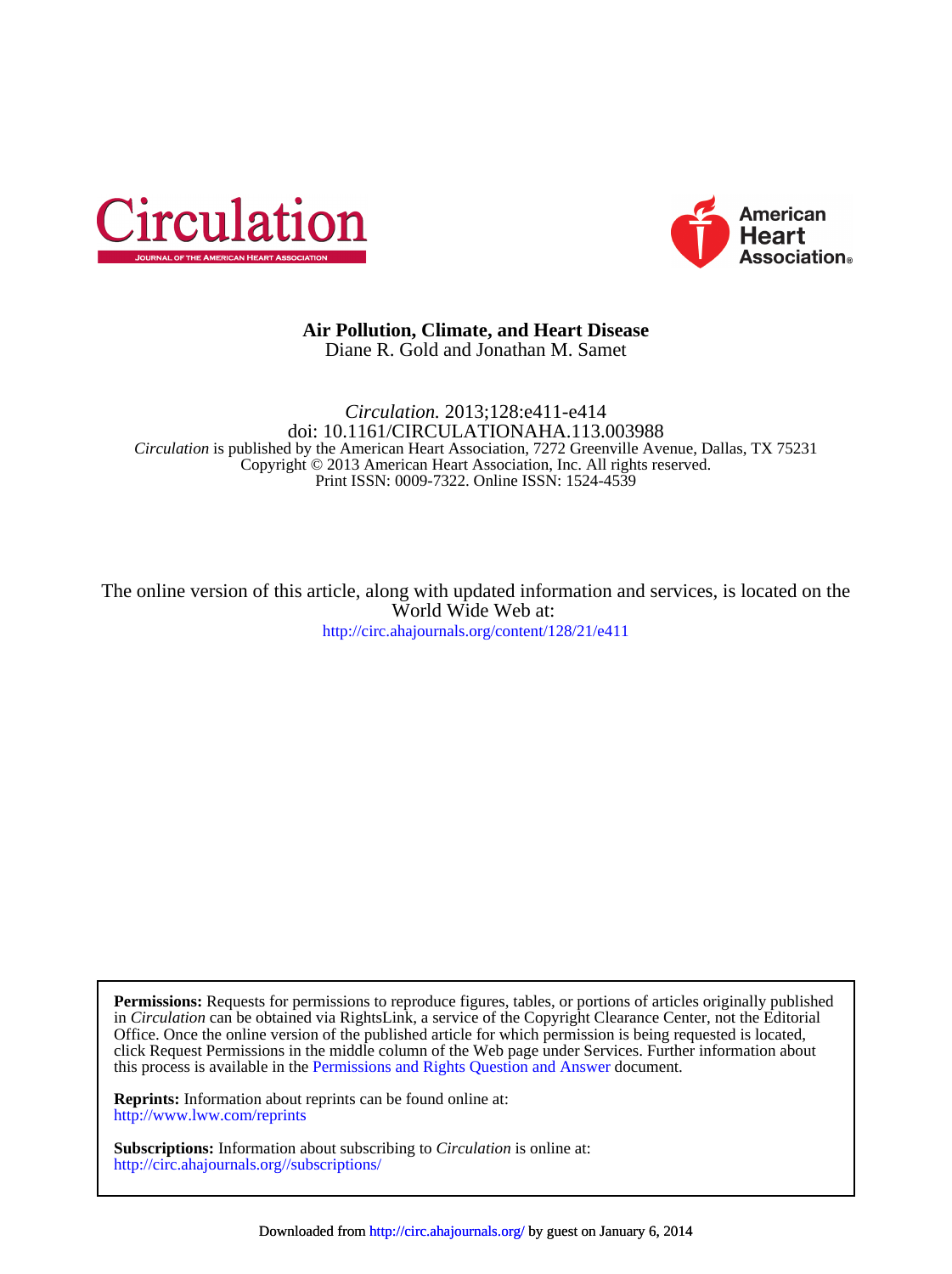CARDIOLOGY PATIENT PAGE

# **Air Pollution, Climate, and Heart Disease**

Diane R. Gold, MD, MPH, DTM&H; Jonathan M. Samet, MD, MS

Two decades of research have shown that air pollution can trigger heart attacks, strokes, and irregular heart rhythms, particularly in people already at risk for these conditions. Several reviews of these studies, including 2 American Heart Association scientific statements, describe the scientific findings and conclude that air pollution poses a risk to heart health.1–4 You can help protect your health and the health of your family, neighbors, and community from risk caused by air pollution, including the risk to your cardiovascular health. The Environmental Protection Agency (EPA), American Heart Association, American Stroke Association, and American College of Cardiology have published a concise leaflet on "Heart Disease, Stroke and Outdoor Air Pollution" that is available online ([www.epa.gov/airnow/](www.epa.gov/airnow/heart_flyer-1-28-10-final.pdf) [heart\\_flyer-1-28-10-final.pdf\)](www.epa.gov/airnow/heart_flyer-1-28-10-final.pdf). <sup>5</sup> This article provides advice for patients based partially on this leaflet and the EPA website [http://airnow.](http://airnow.gov/) [gov/](http://airnow.gov/).6 General advice on air pollution and the heart is also available on the EPA website [http://www.epa.gov/](http://www.epa.gov/greenheart/) [greenheart/](http://www.epa.gov/greenheart/).7

# **What Is Air Pollution?**

Air pollution is a mixture of gases and particles that come from manmade and natural sources. For heart disease and stroke, very small particles that go down into the airways seem to be the most important form of air pollution for triggering these events, particularly in those at high risk. These particles, measured and reported by the EPA as  $PM_{2.5}$ , come from cars and trucks, power plants, industrial boilers, other industrial sources, and wildfires. Globally, cigarette smoking and woodor biomass-burning stoves used for cooking8 and heating are major sources of indoor particle pollution.

Ground-level ozone, known for years to worsen lung disease, may also trigger heart attacks and strokes in susceptible people. It is formed when pollutant gases emitted by cars and trucks, power plants, industrial boilers, refineries, chemical plants, and other sources react chemically in the presence of sunlight and heat.

# **Are You at Increased Risk?**

For most people, air pollution poses only a small risk as a trigger for heart attacks, strokes, or irregular heart

rhythm. However, some people are at higher risk, including those who have had a heart attack or angioplasty or those who have angina, heart failure, some types of heart rhythm problems, or diabetes mellitus. You may also be at greater risk from air pollution if you have known risk factors for heart disease: if you smoke cigarettes, if you have high blood pressure or high blood cholesterol, if you have a family history of stroke or early heart disease (father or brother diagnosed before 55 years of age; mother or sister diagnosed before 65 years of age), or if you are more than 65 years old.

# **Does Extreme Weather Increase Risk?**

Studies suggest that hot and cold weather extremes may increase the risk of heart attacks or death related to heart attacks ([http://www.niehs.](http://www.niehs.nih.gov/research/programs/geh/climatechange/) [nih.gov/research/programs/geh/cli](http://www.niehs.nih.gov/research/programs/geh/climatechange/)[matechange/](http://www.niehs.nih.gov/research/programs/geh/climatechange/)).9 Weather extremes and high pollution sometimes occur together and may be particularly dangerous for those at risk.4 Especially if air conditioning is not available, very hot weather is dangerous for those with heart disease, the elderly, and persons

**(***Circulation***. 2013;128:e411-e414.)**

© 2013 American Heart Association, Inc.

The information contained in this *Circulation* Cardiology Patient Page is not a substitute for medical advice, and the American Heart Association recommends consultation with your doctor or healthcare professional.

From the Channing Division of Network Medicine, Brigham and Women's Hospital, Department of Medicine, Harvard Medical School, and Harvard School of Public Health, Department of Environmental Health, Boston, MA (D.R.G.); and Keck School of Medicine, Institute for Global Health, University of Southern California, Los Angeles (J.M.S.).

Correspondence to Diane R. Gold, MD, Channing Division of Network Medicine, Brigham and Women's Hospital, 181 Longwood Ave, Boston, MA 02115-5804. E-mail [diane.gold@channing.harvard.edu](mailto:diane.gold@channing.harvard.edu)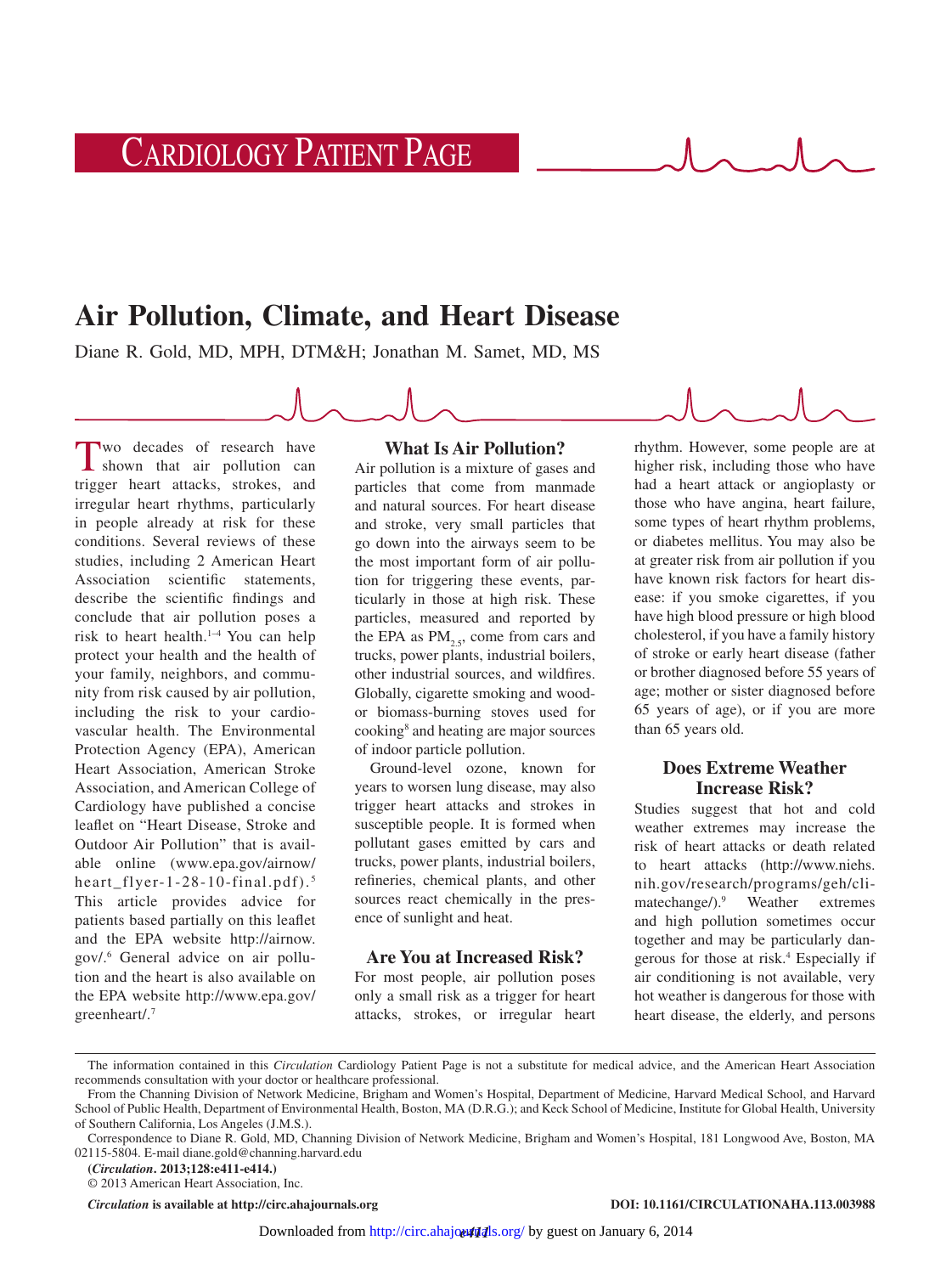taking many cardiovascular medications that limit a person's ability to cope with heat.

# **What Can You Do to Protect Yourself?**

- Reduce your overall risk of heart disease or stroke. You can take steps on your own and with advice from your healthcare provider to reduce your risk of heart disease and, if you have had a clinical event, to reduce your risk of a recurrent heart attack, stroke, or irregular heart rhythm. It is likely that reducing your overall risk of recurrent clinical events will simultaneously reduce the risk of air pollution–triggered clinical events. Reducing risk includes healthy lifestyle choices (ie, stopping cigarette smoking, controlling your blood pressure and cholesterol, following advice on weight control and exercise). You can learn more from the US Department of Health and Human Services about lowering risk factors for heart disease and stroke at [www.millionhearts.hhs.gov.](www.millionhearts.hhs.gov)10
- Know when and where particle and ozone pollution levels may be unhealthy. Particle pollution is sometimes visible as haze, often brown, and reduces visibility; high ozone levels combined with particles can be seen as smog and at very high levels can irritate the eyes and throat. However, pollution may not be felt or seen, even though it may be at risky levels.

Locally, particle levels can be high near busy roads in urban areas (especially during rush hour), near some factories, and where there are wildfires. However, particle pollution, including emissions from high smoke stacks, is often transported long distances without respecting state boundaries.

You can find air pollution forecasts on local or national television, radio, or newspaper reports and on the Weather Channel and EPA Web sites [\(http://](http://www.weather.com/) [www.weather.com/](http://www.weather.com/)11 and [http://airnow.](http://airnow.gov/) [gov/,](http://airnow.gov/)6 respectively). The reports use the Air Quality Index, or AQI, a color

scale, to tell you how clean or polluted the air is on a given day, associated levels of health concerns for healthy and sensitive people, and corresponding health messages (Figure).<sup>6</sup> For many cities, AQI forecasts are available for the next day.

You can sign up for e-mail notification at [www.enviroflash.info.](www.enviroflash.info)12 This free service will alert you when your local air quality reaches levels of concern and can help you plan your activities for the day:

- Plan your activities when and where pollution levels are lower.
- Change your activity level if pollution levels are high by limiting time outdoors and in areas where pollution may be highest. If you take it easier and walk rather than jog, the amount of pollution you breathe will be reduced. Moving your activity indoors is helpful in reducing ozone exposures, especially if your windows are shut and you have the air conditioner on, but other pollutants can come into the home, albeit at lower levels.
- Avoid exercising near busy roads and at times of day when pollution is high.
- People may choose to take steps to protect themselves as individuals or their families by using masks for respiratory protection or by using an air cleaner. These approaches have not been proven to help protect against outdoor air pollution– associated risk of heart disease or stroke. Typical masks do not provide good protection against the small  $PM_{2.5}$  particles. Individual typical air-cleaning devices that are free-standing units can lower particle (not gas) air pollution levels only within small spaces or single rooms (with doors and windows closed) and not whole households. Air-cleaning devices have not been proven to protect against the adverse effects of indoor cigarette smoke (which emits both particles and gases) on heart or lung disease. Yet, under air [pollution emergen](http://circ.ahajournals.org/)cies, for example, those associated

with wildfires, the use of personal masks and indoor air-cleaning devices could be advised by public health officials as part of more comprehensive recommendations to reduce exposure [\(http://oehha.](http://oehha.ca.gov/air/risk_assess/wildfirev8.pdf) [ca.gov/air/risk\\_assess/wildfirev8.](http://oehha.ca.gov/air/risk_assess/wildfirev8.pdf) [pdf](http://oehha.ca.gov/air/risk_assess/wildfirev8.pdf)).13 When masks are used, they should be N95 or P100 mask respirators that effectively remove very small air pollution particles.

# **What Can You Do to Protect Your Family, Neighbors, and Community?**

- Family ties and neighborhood ties matter. Not all people have access to the World Wide Web or are technologically plugged in. Some people may not listen to or read the news and may not be able to act even if they hear about pollution episodes or extreme weather. Power outages may shut off air conditioners or elevators. Elderly people or people with disabilities may not know to turn the heat up if it is cold or to turn on the air conditioner if it is hot, or they may not be able to afford fuel or air conditioning. They may insist on sheltering in place rather than going to community cooling or warming centers for fear of losing their right to live at home, for fear of looting, or because of the confusion that comes with change.
- Neighbors, friends, families, and local community organizations can save lives by offering vulnerable people help they can trust: shelter, air conditioning, or water during a heat wave or a safe, warm room and heat during a cold patch. Klinenberg<sup>14</sup> reports that during the July 1995 heat wave that killed more than 700 people in Chicago, IL, the community of North Lawndale experienced a death rate of 40 per 100000 persons, whereas neighboring South Lawndale had a rate of fewer than 4 per 100 000 residents. Both communities were poor and had similar numbers of elderly residents, but the people of South Lawndale had more neigh-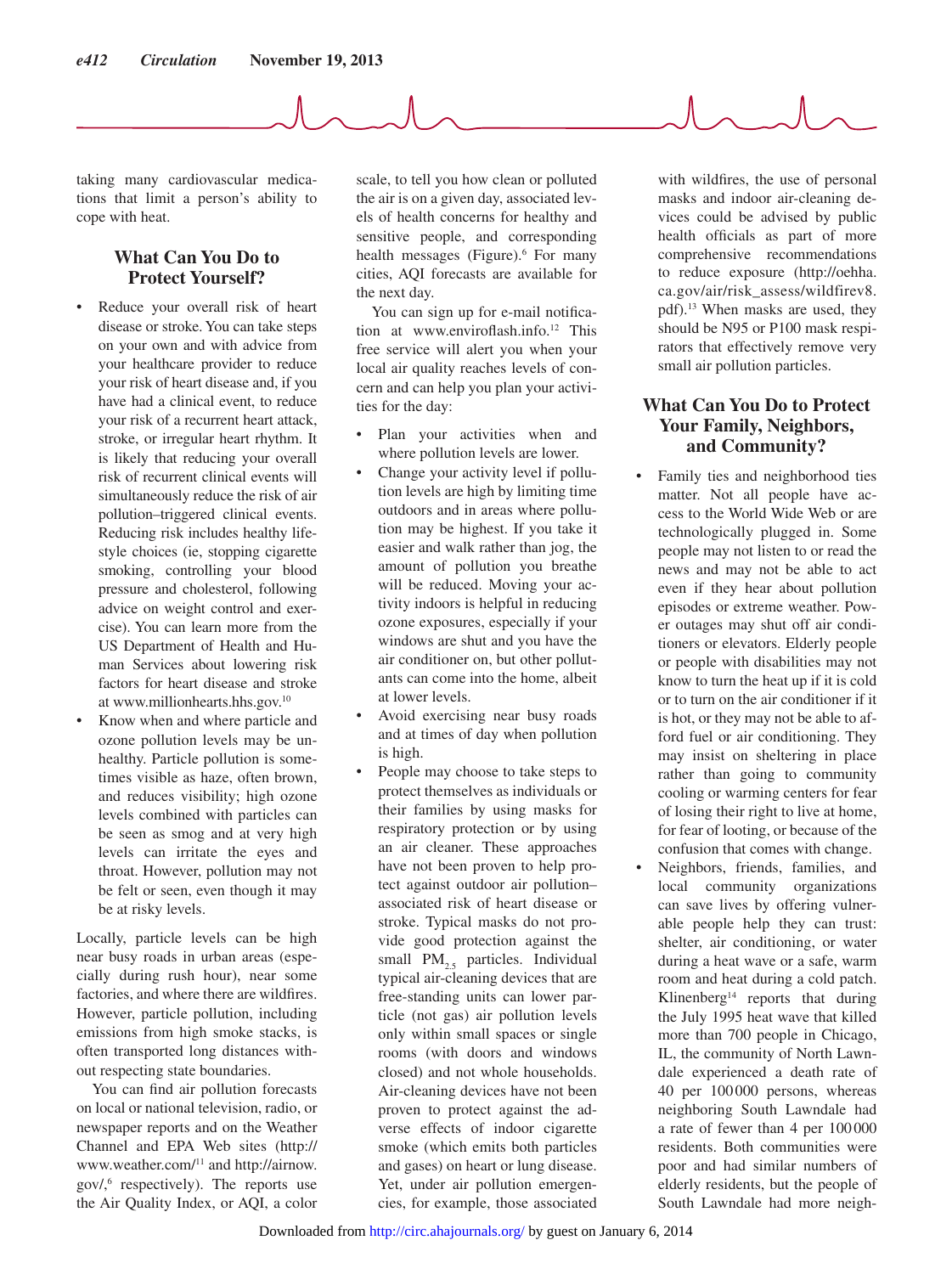| <b>Air Quality Index</b><br><b>Levels of Health</b><br>Concern | <b>Numerical</b><br>Value | Meaning                                                                                                                                                                                 |
|----------------------------------------------------------------|---------------------------|-----------------------------------------------------------------------------------------------------------------------------------------------------------------------------------------|
| Good                                                           | $0$ to $50$               | Air quality is considered satisfactory, and air<br>pollution poses little or no risk.                                                                                                   |
| Moderate                                                       | 51 to 100                 | Air quality is acceptable; however, for some<br>pollutants there may be a moderate health<br>concern for a very small number of people<br>who are unusually sensitive to air pollution. |
| Unhealthy for<br><b>Sensitive Groups</b>                       | 101 to 150                | Members of sensitive groups may<br>experience health effects. The general public<br>is not likely to be affected.                                                                       |
| Unhealthy                                                      | 151 to 200                | Everyone may begin to experience health<br>effects; members of sensitive groups may<br>experience more serious health effects.                                                          |
| Very Unhealthy                                                 | 201 to 300                | Health warnings of emergency conditions.<br>The entire population is more likely to be<br>affected.                                                                                     |
| <b>Hazardous</b>                                               | 301 to 500                | Health alert: everyone may experience<br>more serious health effects.                                                                                                                   |

**Figure.** Air Quality Index. Reprinted with permission from the U.S. Environmental Protection Agency AirNow Program. Authorization for this adaptation has been obtained both from the owner of the copyright in the original work and from the owner of copyright in the translation or adaptation.

borhood supports that they could trust and turn to during this extreme weather episode. There were fewer abandoned houses; the streets were safer and busier with commerce and public activity, making it more likely that seniors would feel safe enough to leave the house if they were physically able to do so. Neighborhood factors also influence what individual choices are available when air pollution levels are elevated, which often happens at the same time as heat waves.

Stay informed about efforts to improve air quality in your community and in your nation. Community regulation of air pollutants complements steps by individuals with heart disease to reduce their exposures when pollution levels are high. The mandate of the Clean Air Act is to protect health for the general population and sensitive groups in the population, including people with heart disease, with an adequate margin of safety. The National Ambient Air Quality Standards for each of the main or "criteria" pollutants

(ozone, particulate matter, carbon monoxide, sulfur oxides, nitrogen oxides, and lead) result from a rigorous process (1) to comprehensively review the scientific evidence for pollution health effects in the Integrated Science Assessment ([www.](www.epa.gov/ncea/isa/) [epa.gov/ncea/isa/](www.epa.gov/ncea/isa/)),<sup>15</sup> (2) to consider how much risk there is for each pollutant, and (3) to assess how much the risk can be reduced by changing the standard. A public comment period during which public hearings are held precedes rule making.

# **Air Pollution, Heart Disease, and Stroke: A Global Problem**

Because of air quality regulation, particle pollution levels have been decreasing, and this decline has led to a meaningful (more than half a year) increase in life expectancy, $16$  contributing to the substantial reduction in cardiovascular mortality over the last 5 decades.17 This is not the case in many other parts of [the world, where](http://circ.ahajournals.org/)  air pollution and pollution-associated cardiovascular mortality<sup>18</sup> have been increasing. The mega-cities of Asia, Africa, and Latin America are of particular concern because air pollution levels are rising in many, driven by industrialization and rapidly growing vehicle fleets. The World Health Organization estimated that fine particles were the 13th leading cause of worldwide mortality, contributing to about 800000 premature deaths per year.2 Worldwide indoor solid fuel air pollution ranked fourth and ambient particulate air pollution ranked ninth, considering 67 risk factors contributing to the global burden of disease in 2010.19 Even in high-income North America, ambient air pollution was ranked the 14th contributor to the burden of disease, following risk factors such as tobacco smoking, obesity, high blood pressure, high glucose, alcohol use, drug use, high cholesterol, and dietary behaviors, including diets high in sodium, low in fruits and vegetables, and high in processed meats.<sup>19</sup> Thus, air pollution remains a critical global health problem.